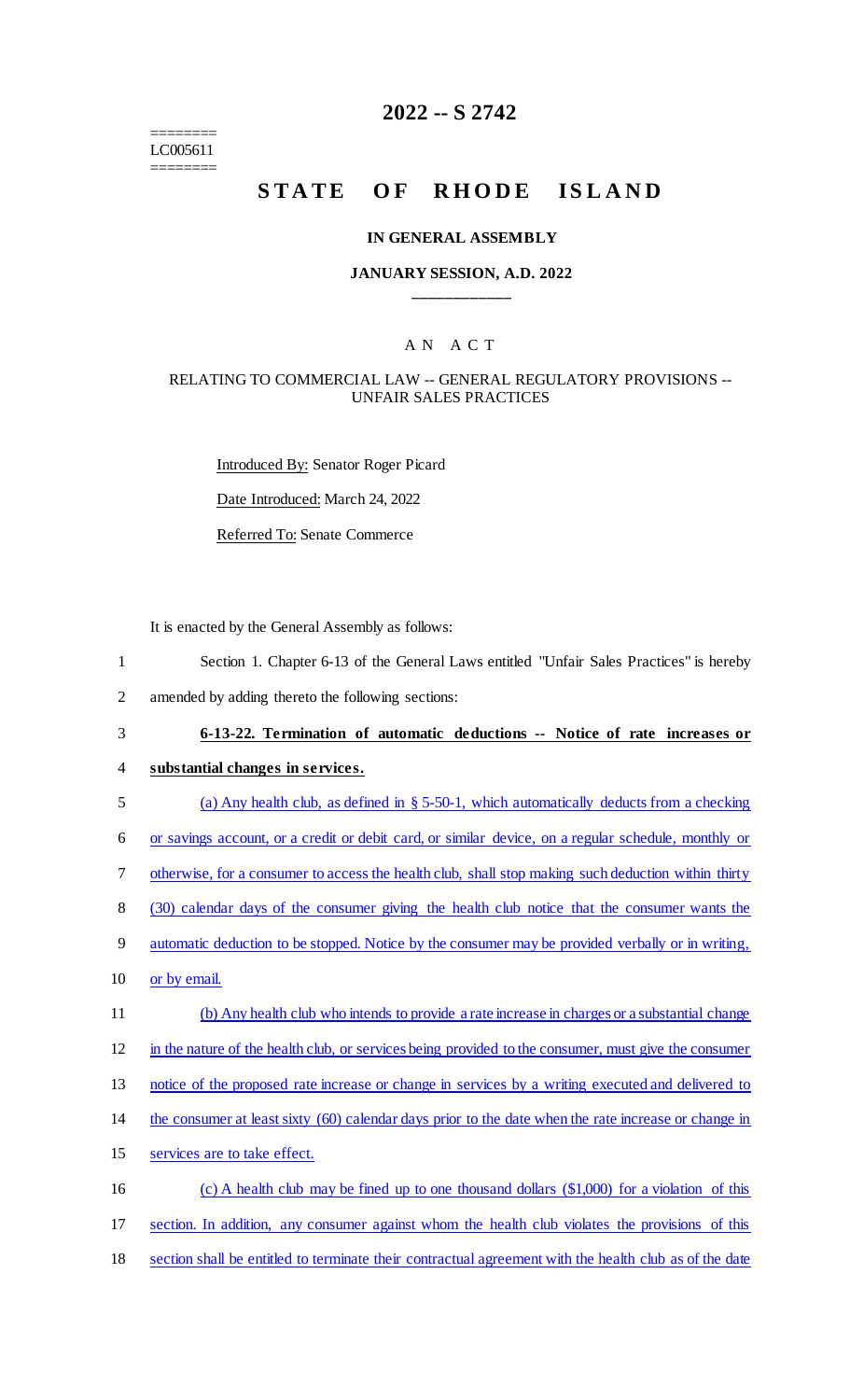- 1 of the violation, and shall not be responsible to the health club for any charges assessed by the
- 2 health club on or after the date of the violation.
- 3 (d) If any of the provisions of this section violate an express provision of a contract between
- 4 a consumer and a health club, then the provisions of this section shall apply to the next renewal of
- 5 that contract which occurs after the effective date of this act.
- 6 SECTION 2. This act shall take effect upon passage.

======== LC005611 ========